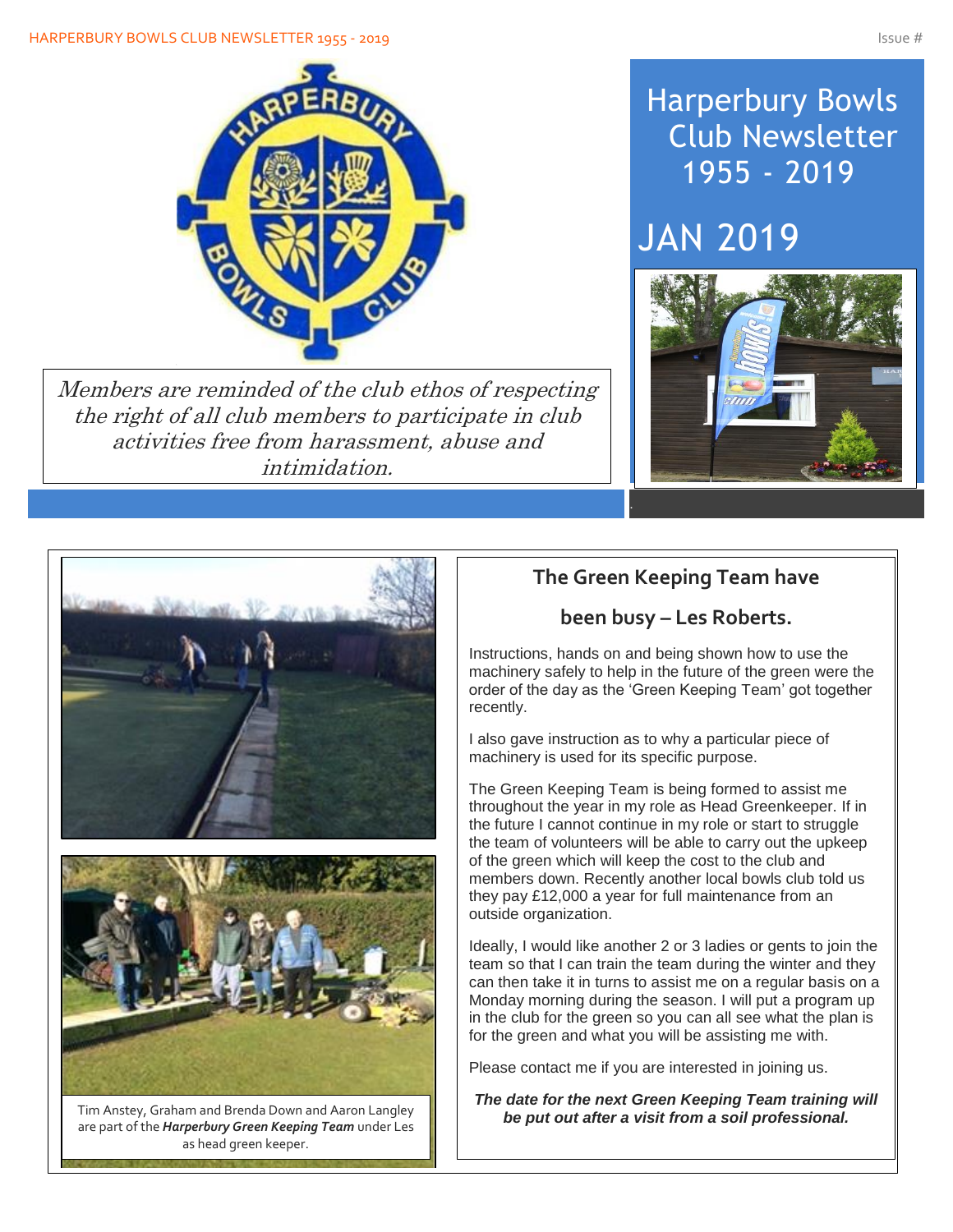

It was with great sadness that we heard about Bob's passing on Tuesday 22<sup>nd</sup> Jan with Anita by his side following a very short illness that diagnosed him with a brain tumor just before Christmas.

Bob was a lovely man and will be greatly missed by us all at the club.

Our thoughts and prayers are with Anita and her family.

Bob's funeral is on Friday 8<sup>th</sup> Feb at 9.20 at Garston Crematorium. The family are requesting no flowers please but suggest donations to the Rennie Grove Hospice if you so wish.

Here are a few of my favourite pictures of Bob.

It was difficult to find many as he was always hiding at the back of group photos!



#### **Club Shirts and fleeces.**

Sheila will be putting an order in on

Valentine's day 14<sup>th</sup> Feb.

Members are reminded that when playing in games representing the club – friendlies, county and district - a Harperbury Badge should be worn on your shirt please.

Please contact Sheila - 01727 823405 or by e mail **sheilarobertsbloy@yahoo.co.uk** with your orders.

If ordering a fleece she needs your size and if ordering a polo shirt needs your size and needs you to spell your name as the polo shirt comes with your name embroidered under the badge. The fleece comes with just the club badge.

**Approximate prices** – Mens polo shirts £16 Ladies polo shirt (Emsmorn make) £22.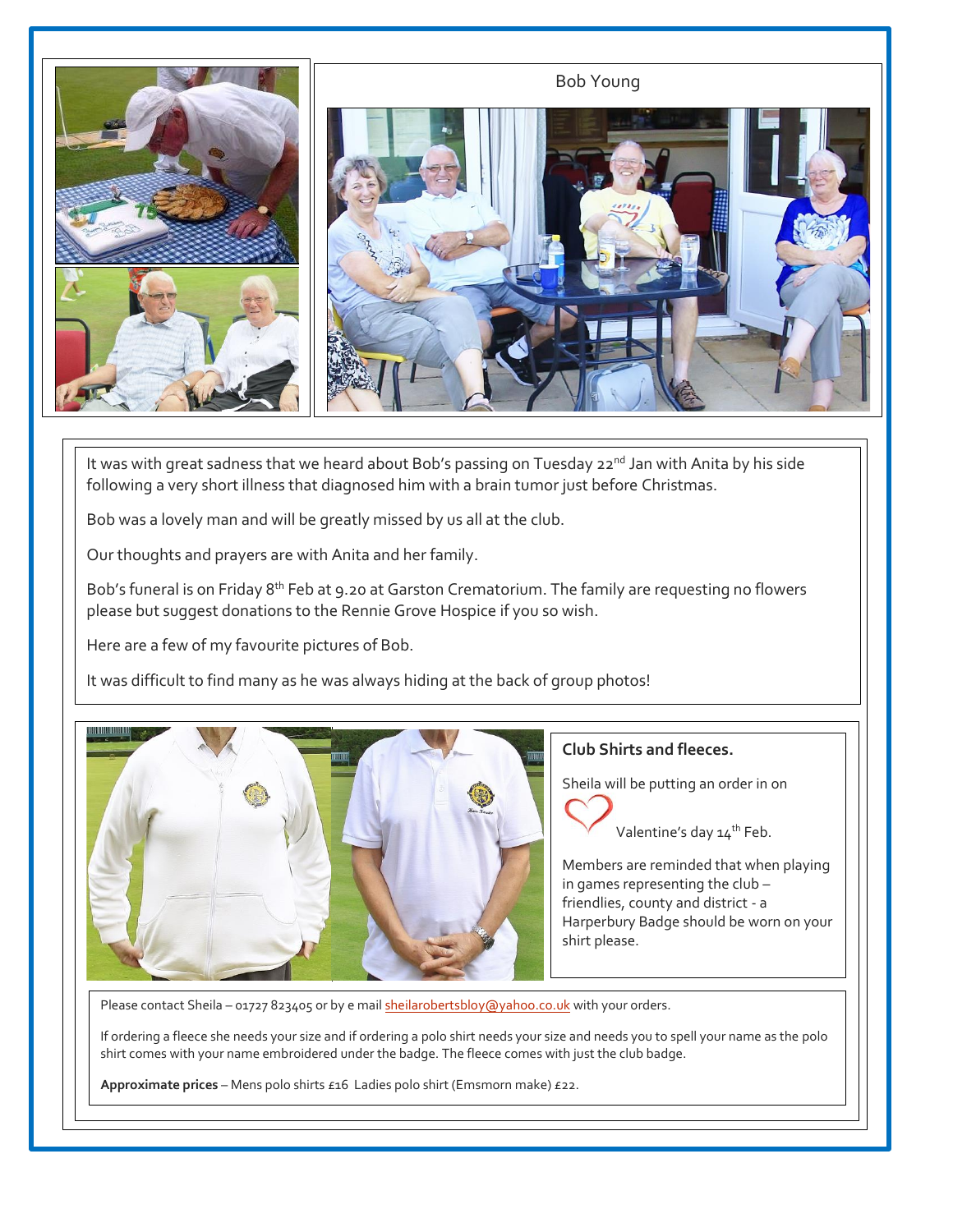**Did you know…** That we had a Christmas quiz night at the club? It was a fabulous fun night and it raised £203. The winning team chose cancer research as their chosen charity and they will receive the £203

#### **Did you know**….. That Deb is collecting BRAS!



There will be a bag in the ladies

for any contributions and the first shipment will go on 14<sup>th</sup>  $\epsilon$  Feb  $\sim$  it is an ongoing project so tell your friends!

**Did you know ……** We seem to have a little vandal keep visiting us who keeps damaging the security fencing around the club. Please be observant when up the club and let's see if we can find out who is damaging the fencing making the club insecure.

**Did you know**……. We have a web site! Thanks to the hard work and contributions of Emma, Ken, Keith and Deb it will be launched on 19<sup>th</sup> March.



Did you know...... Membership night is TUES 19th March from 7pm at the club.

**Did you know….** We need a nice picture of the club house for our web site and the SADBA web site. Can anyone oblige?